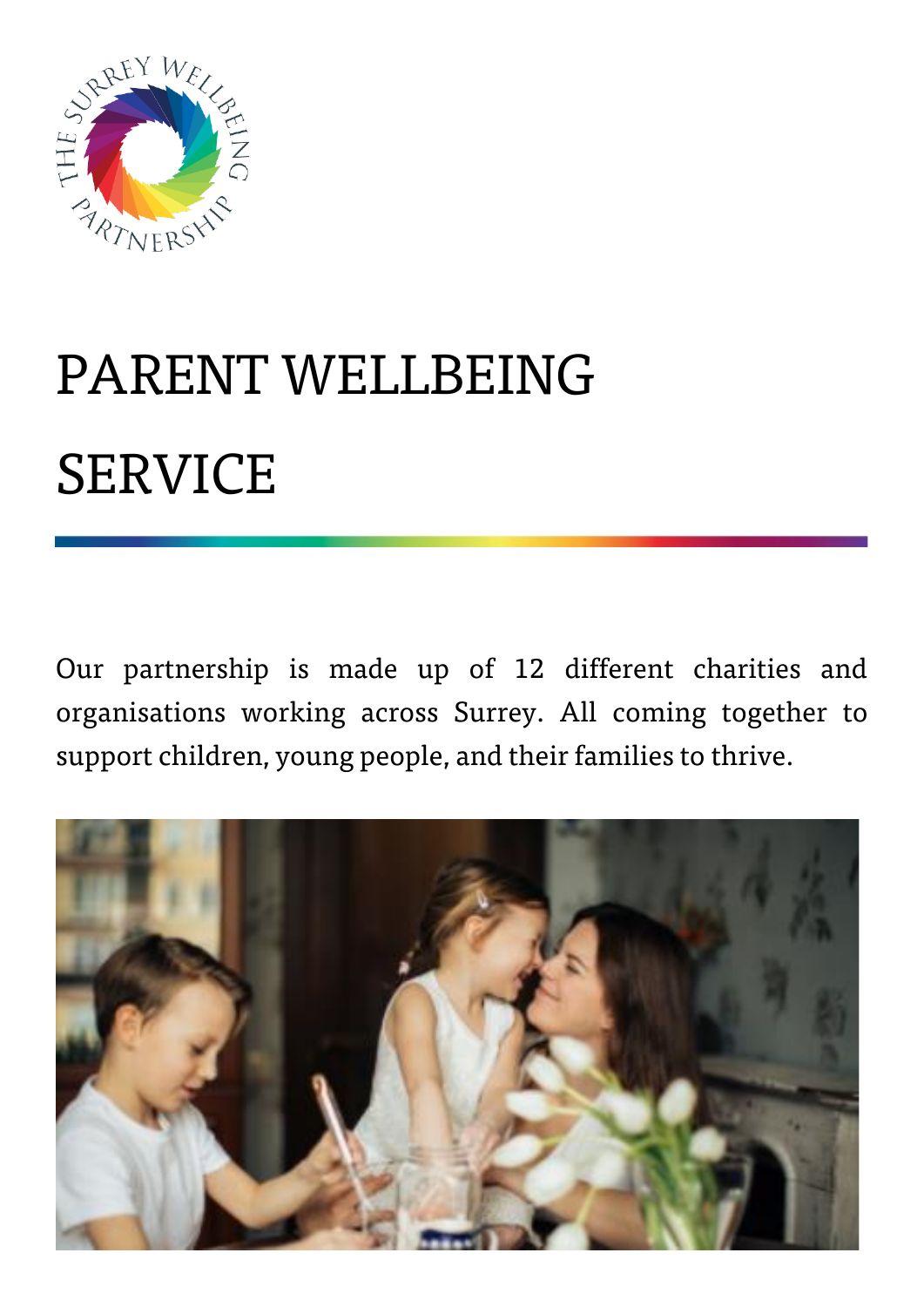### Our Service

The Parent Wellbeing service supports parents/carers and their families to thrive and gives young people and their parent/carers a central voice in decisions about their care and recovery.

Young people and their parents/carers will have greater choice about their options and more opportunities to access a range of services in a variety of different ways.



### Parent Wellbeing Service

The Parent Wellbeing Service offers support to parents or carers whose children are experiencing poor mental health and wellbeing such as anxiety, depression, stress, self-harm and eating disorders.

The service will enable parents and carers to be a protective factor for their child/young person in their wellbeing recovery. Increasing their confidence to support their child/young person.

Practitioners will meet with parent/carers to help them identify their goals and how they can achieve positive change for them and their family. This could be through:

- Meeting with a practitioner for 1:1 support
- Attending local groups
- Getting advice, guidance, and information
- Accessing phone or online support
- **O** Finding other support in the local community
- Befriending other parents/carers going through similar difficulties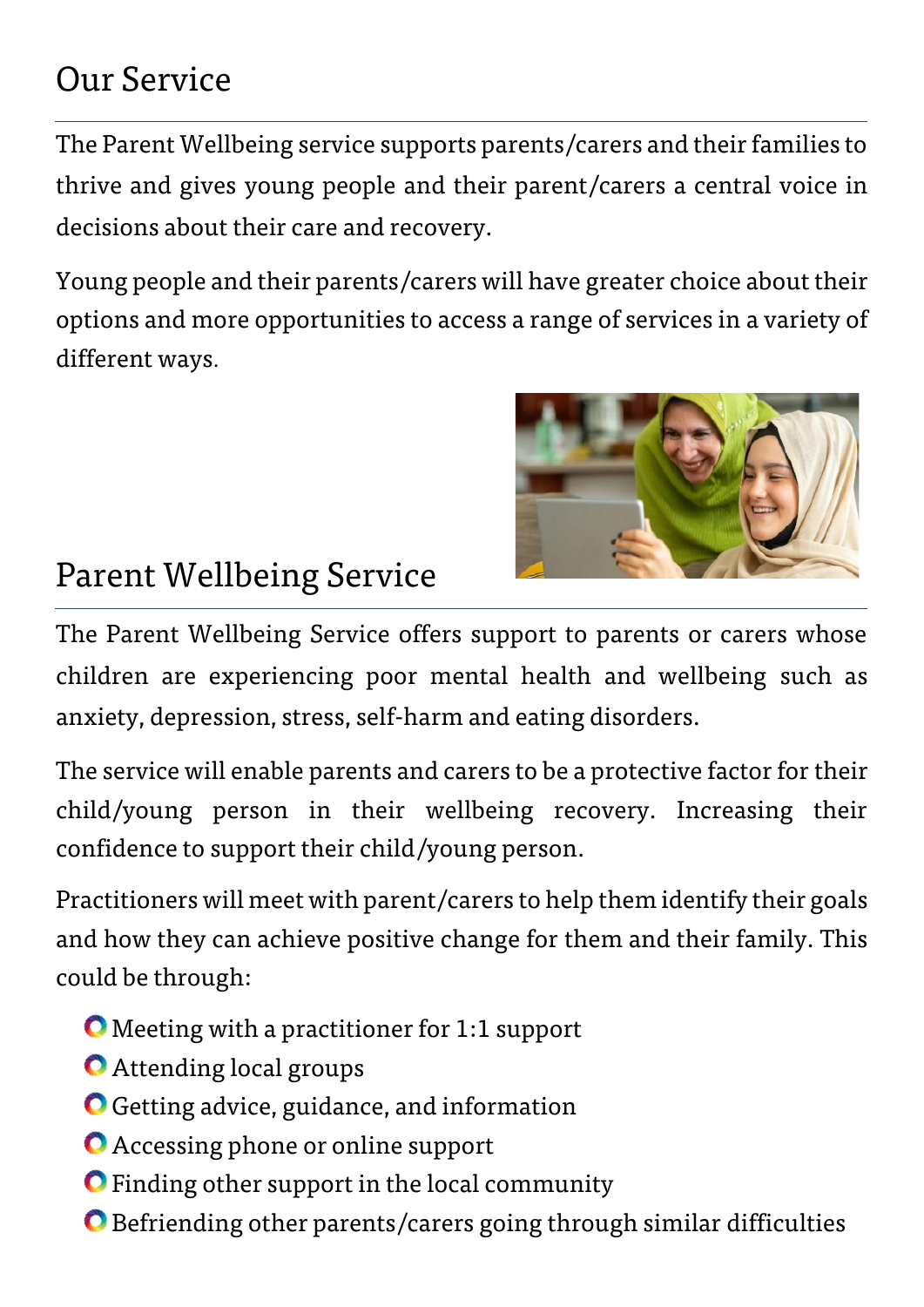## Support

Parent/Carers may feel it would be useful to meet with a member of the Parent Wellbeing Service for 1:1 support or via small groups.

The service will support parent/carers in deciding whether this will be useful and how many sessions they will need.

Practitioners use an outcomes-based approach to help parent/carers understand their family strengths and how they can use them to achieve their goals.



Practitioners will meet with parent/carers where they feel comfortable. That could be at home, online or out in the local community.

The Parent Wellbeing Service works within the i-THRIVE framework (Getting help and advice)

The Service covers the whole of Surrey.